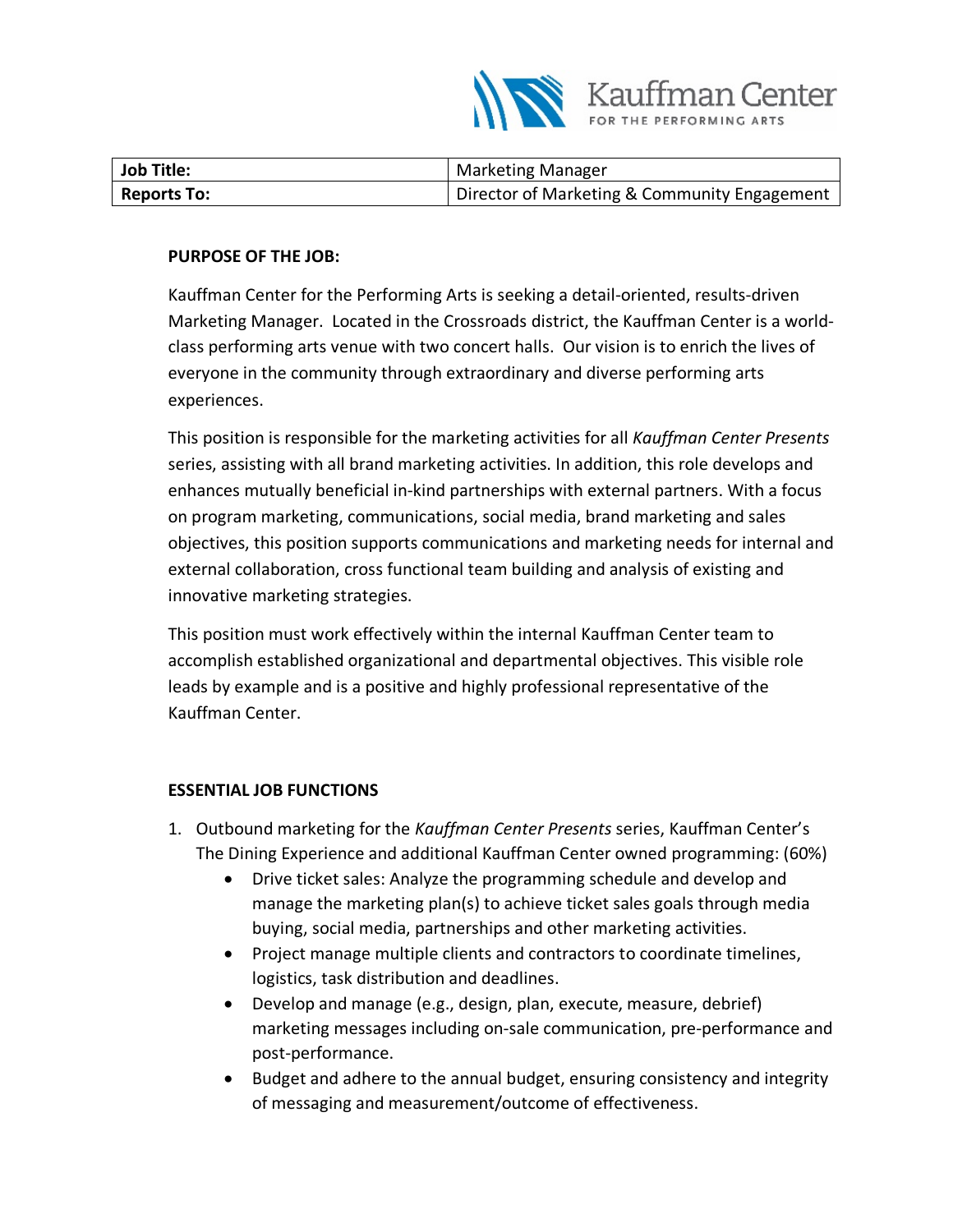- 2. Communications Support and Organizational Messaging (20%)
	- Be a resource for marketing needs cross-departmentally through the following:
		- o Work with team to create content for *Kauffman Center Presents* and Kauffman Center initiatives including copy writing, emails and social media.
		- o Integration of branding standards and Kauffman Center messaging in cross-department marketing assets.
		- o Develop strategy for integration of marketing initiatives tied to sponsor benefits and website and social media content.
		- o Edit and develop copy to align with organization priorities, programming and experiences.
		- o Work with the team to develop new initiatives to promote other departments and programming. (e.g. regular volunteer highlight, promoting special events, etc.)
- 3. Community Partnerships and Other Duties: (20%)
	- Develop, and retain in-kind media partnerships to support the Kauffman Center's programming activity. Work with internal staff on execution of benefits/trades.
	- Manage intern tasks and projects in conjunction with marketing department.
	- Represent the Kauffman Center brand at various engagements with community and other arts organizations.
	- Seek out best practices from within and beyond the arts industry and provide suggestions/ideas to further investigate for feasibility of implementation.
	- Analyze marketplace/gather consumer insights to help drive input into various client enrichments to drive new guests to the Kauffman Center.
	- Work cross-functionally (partnering with internal staff) on various client experience projects; assist and, at times, lead in various levels of the design, plan, execution and debrief.
	- Work on multiple, simultaneous projects with varying deadlines and perform other duties as assigned.

# **ESSENTIAL SKILLS AND ABILITIES**

# **Minimum Qualifications**

• College degree in marketing, communications, media relations, journalism and/or the equivalent of related experience.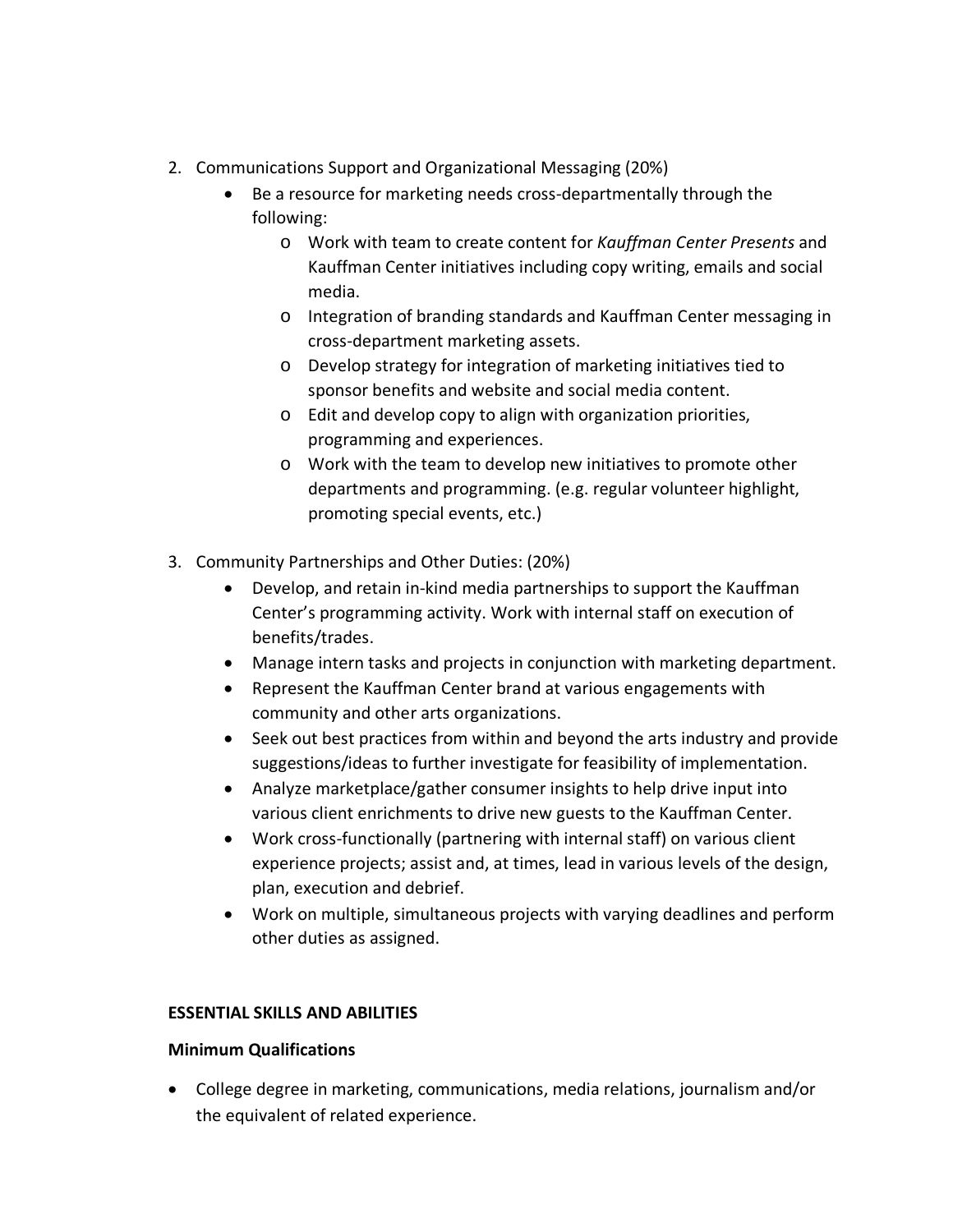- Three to five years related experience in marketing, communications sales and social media.
- Able to work independently, multi-task effectively and drive results.
- Excellent written and strong verbal communication skills
- Demonstrated ability to work collaboratively, proactively and professionally internally / externally.
- Proficiency in Microsoft Office suite applications

### **Preferred Qualifications**

- Previous management experience and ability to coach and develop talent
- Previous experience in the performing arts industry
- HTML and/or Adobe experience
- Tessitura CRM database experience
- Experience with WordPress dashboard, WordFly email system and social media tools.

### **ORGANIZATIONAL VALUES**

Adheres to and promotes organizational values: (see below)

| ORGANIZATIONAL VALUES                                                                   |                                                                         |                                                            |                                                                                                               |  |
|-----------------------------------------------------------------------------------------|-------------------------------------------------------------------------|------------------------------------------------------------|---------------------------------------------------------------------------------------------------------------|--|
| Own it, get it solved                                                                   | Aim for excellence                                                      | Be enthusiastic                                            | Act with respect                                                                                              |  |
| Integrity<br>Honest<br>communication<br>Transparency<br>٠<br>Trustworthy<br>Responsible | Striving to improve<br>or meet a standard<br>of excellence<br>Motivated | Flexible<br>Fun<br>$\blacksquare$<br>Embraces new<br>ideas | Service<br>Considerate of<br>others<br>■ Treat others with<br>dignity and care<br>Work toward shared<br>goals |  |

The Kauffman Center for the Performing Arts seeks a diverse talent pool affording equal opportunity to all candidates without regard to race, color, age, religion, sexual orientation, gender identity, national origin, disability status, protected veteran status, or any other characteristic protected by law.

**Please send a cover letter with salary requirements, a resume, 2 writing samples and the names of three professional references to [hr@kauffmancenter.org.](mailto:hr@kauffmancenter.org) Incomplete applications will not be considered.**